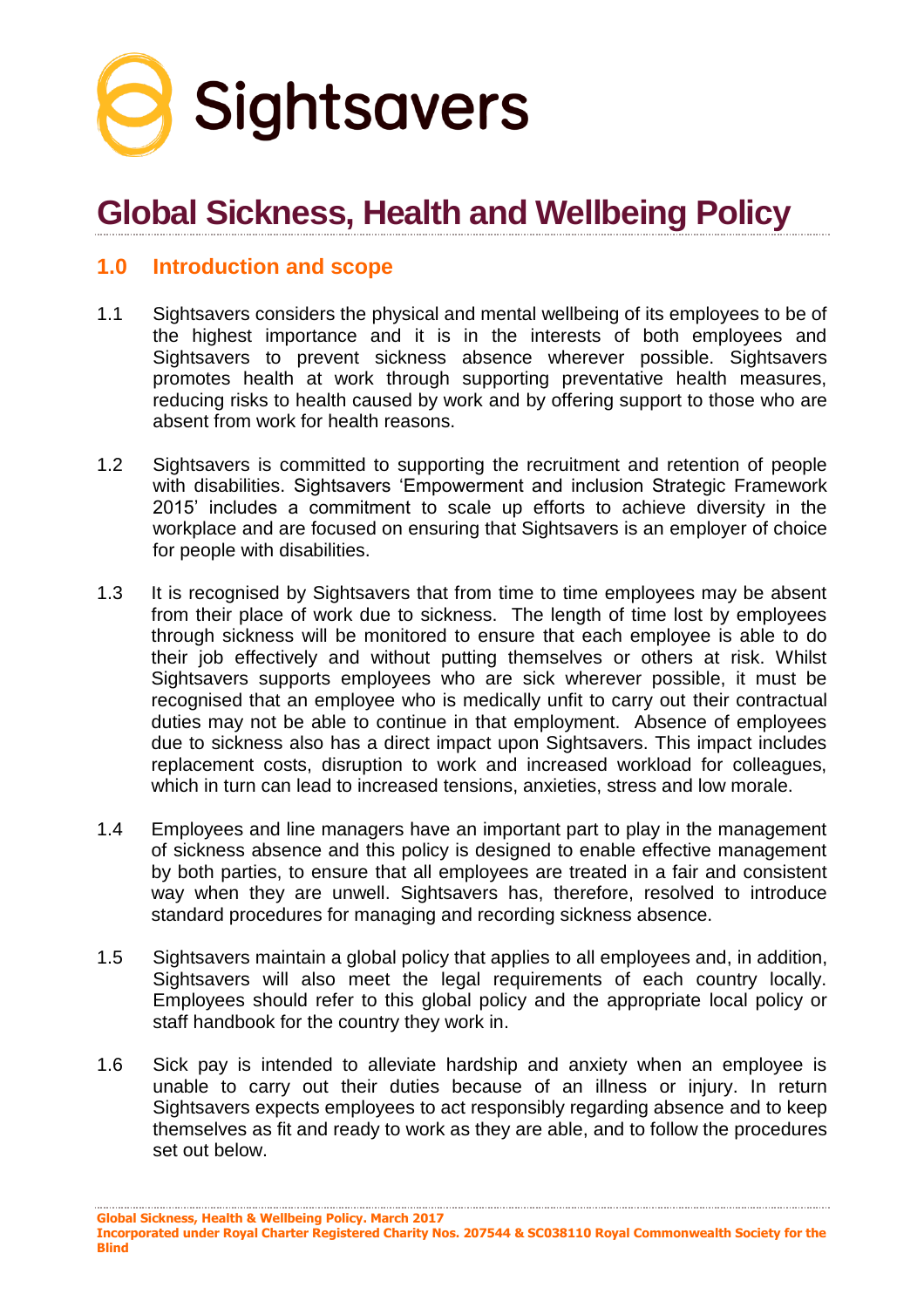

- 1.7 This Global Sickness, Health & Wellbeing Policy sets out Sightsavers' procedures for reporting sickness absence and for the management of sickness absence in a fair and consistent way. These procedures apply to all employees. It does not apply to agency workers, consultants or self-employed contractors. This policy does not form part of any employee's contract of employment and Sightsavers reserves the right to amend it at any time and/or to deviate from the policy or take such action as Sightsavers deems appropriate in its entire discretion.
- 1.8 In relation to cases of unauthorised absence the **Global Disciplinary Policy and** Procedures will apply*.*
- 1.9 Time off to deal with the unexpected illness of dependants or bereavement is not addressed in this policy. Please refer to the **Global Leave Policy**.

# **2.0 Definitions**

A "trigger point" is a term used to highlight key points, levels or patterns of sickness absence that require further attention or may have an impact on pay.

A "Disability" as defined by the UK Equality Act 2010, is "a physical or mental impairment that has a substantial and long-term adverse negative effect on a person's ability to undertake normal day-to-day activities."

# **3.0 Principles**

- 3.1 Cases of genuine sickness will be treated empathetically.
- 3.2 Every effort will be made to ensure that an absent employee's workload is covered if practically possible during their period of absence and that they are (where appropriate) eased back into work following their return to work.
- 3.3 All cases of short-term, repeated, frequent and long-term sickness absence will be dealt with in accordance with the Global Sickness, Health and Wellbeing Policy and Procedures and local policies/staff handbook.
- 3.4 Information and records relating to sickness absence are sensitive personal data and special conditions apply to their processing. All information, records, discussions and correspondence relating to sickness absence must be treated in the strictest confidence between the employee and Sightsavers.
- 3.4 The procedures will operate within the context of Sightsavers equality and diversity policies and approach.

**Incorporated under Royal Charter Registered Charity Nos. 207544 & SC038110 Royal Commonwealth Society for the Blind**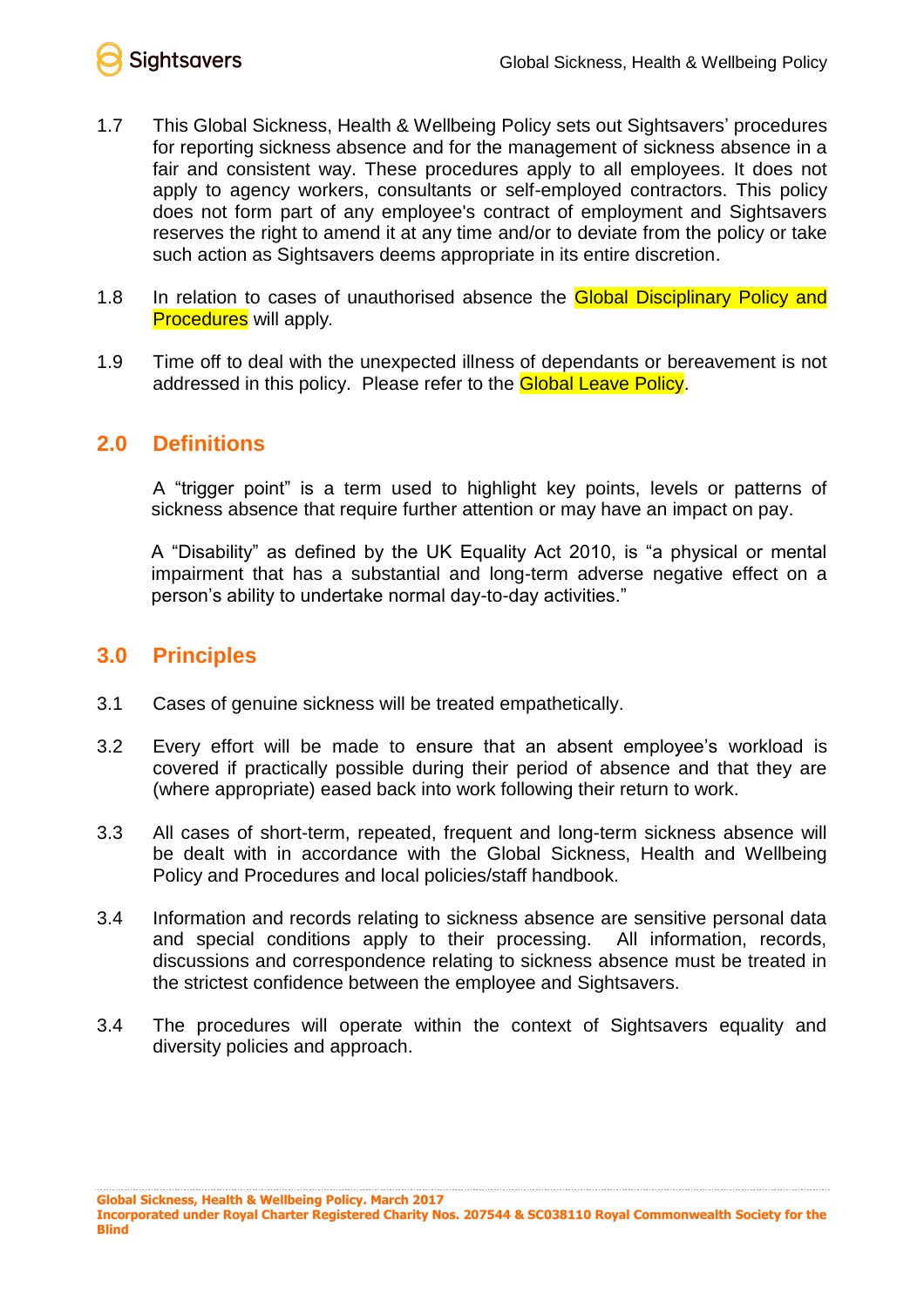

# **4.0 Monitoring of sickness absence and sickness records**

4.1 Sickness absence can vary from short or intermittent periods of ill-health to a continuous period of long-term absence and have a number of different causes (for example: accidents, injuries, recurring conditions, disability or a serious illness requiring lengthy treatment).

Sightsavers need to ensure that the reasons for sickness absence are understood in each case and investigated where necessary, in order that appropriate support and adjustments can be made to assist employees when they return to work.

- 4.2 Sickness absence is monitored on a monthly basis by the HR team and discussed with line managers as appropriate, to ensure consistency of approach and compliance with relevant legislation. There are set sickness absence levels, which once exceeded, will require management action. These levels are known as 'trigger points' for further investigation and may potentially be deemed as unacceptable levels of absence:
	- 4 separate periods of sickness absence within a 12-month period; or
	- Any occasion of sickness absence that is 10 days or more; or
	- Any regular pattern of sickness absence that causes concern e.g. regularly being sick on a specific day, or absences directly before or after a period of authorised holiday; or
	- Any other absence which Sightsavers (at its sole discretion) feels is a trigger point for further investigation.
- 4.3 All sickness should be notified and properly certificated, whether that is selfcertificated or medically certificated and managers should use the 'return to work' form at Appendix 1 as soon as the employee returns to work following sickness absence.
- 4.4 Personal information and individual employee records relating to sickness absence and fitness for employment will be held centrally by the HR Operations Team in a secure manner and should not be retained locally by managers at office or department level. Managers must forward details of all absences, including any supporting documentation (i.e. GP 'fit notes' or return to work interview notes).

# **5.0 Notification Procedure**

5.1 If illness or injury prevents an employee from coming to work, they must telephone their line manager and speak to them by their normal start time. If they are personally unable to make the call then someone else must do so on their behalf.

Email or text messages are not suitable methods of communication when first making contact with your manager, unless in an emergency or exceptional

**Global Sickness, Health & Wellbeing Policy. March 2017 Incorporated under Royal Charter Registered Charity Nos. 207544 & SC038110 Royal Commonwealth Society for the Blind**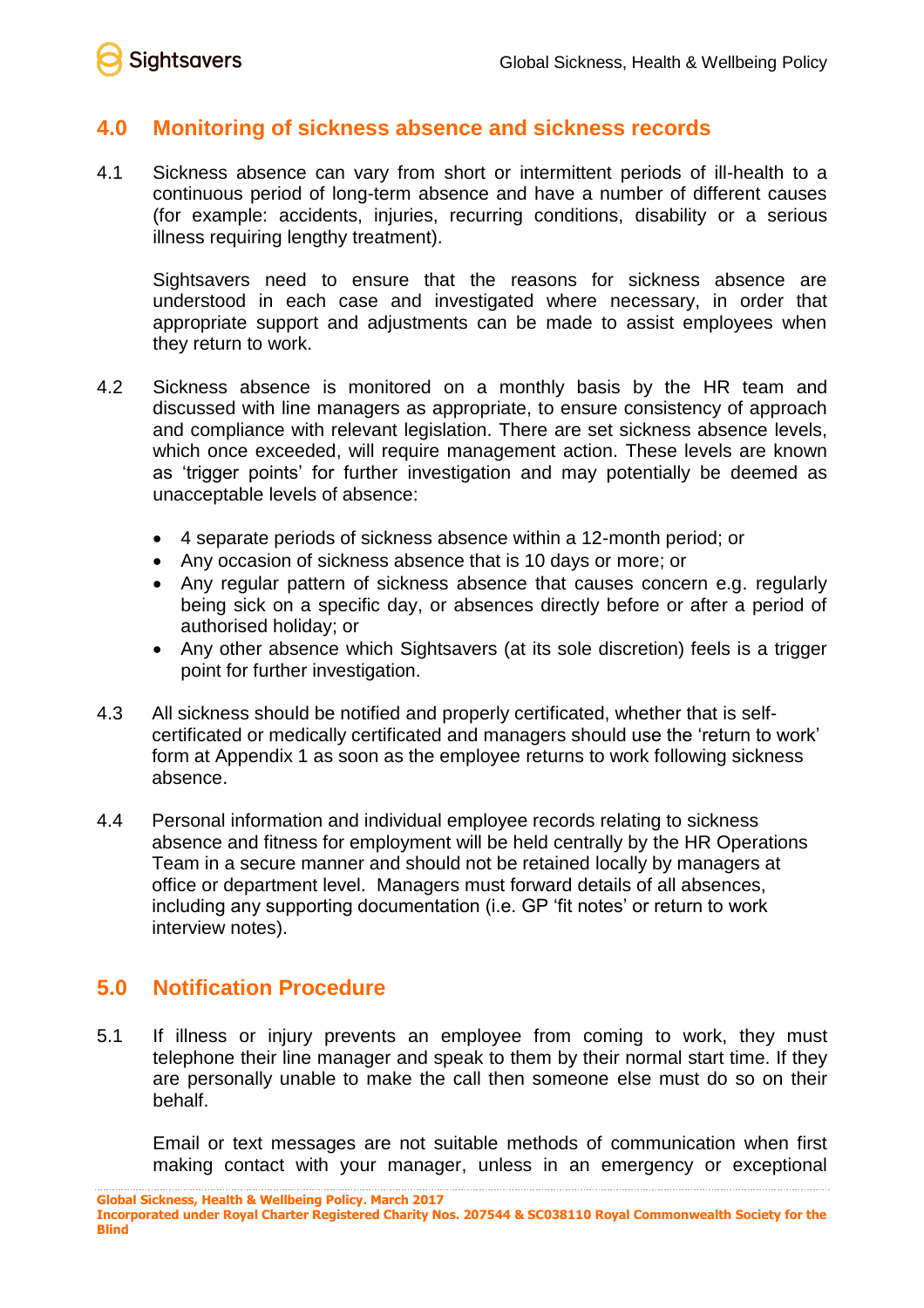

circumstances and should be followed up by a telephone call as soon as possible to ensure the message has been received. The employee should give the general nature of the illness and an estimate of how long they think they will be absent. The manager and employee should also agree when the next update should be provided and the method of communication to be used.

- 5.2 Employees should keep their line manager regularly updated as to their absence and health and when they expect to return to work. If the line manager cannot be contacted, the employee should contact their managers' manager or a member of the HR Operations team. Any employee who becomes sick during the working day should inform their line manager before leaving work.
- 5.3 If an employee fails to keep their manager updated, their manager may contact the employee to request an update. If an employee has not regularly updated their manager and cannot be directly contacted, the manager may contact the next of kin for further information. Next of kin details are held on Select HR or can be requested from the HR Operations team and employees should ensure that if there are next of kin changes during their employment, that they update Select HR or advise the HR Operations Team.
- 5.4 As well as being an important part of the overall management of sickness absence, maintaining and monitoring accurate records of sickness absence also enables line managers and/or HR to identify any areas that may be of concern and put appropriate measures in place to address them. To support accurate record keeping, it is therefore essential that line managers update Select HR. (If you do not have access yet to Select HR, you should advise the HR Operations team when an employee is absent on the first day of sickness and the date the employee returns to work).
- 5.5 After returning to work following a period of sickness absence all employees must record their absence using the appropriate certification form process for their country. This form should state the dates and reasons for absence and needs to be signed by the line manager and then forwarded to the HR Operations team to be retained. For longer periods of absence a doctor's note or certificate is required.
- 5.6 If occupational health, an employee's doctor, specialist or other medical professional recommends any adjustments to the employee's duties, hours or working conditions to facilitate the employees return to work, the employee is required to co-operate with regards to the possible implementation of such changes. Sightsavers will try to accommodate any reasonable adjustments but with consideration to what is practical and reasonable for the organisation and the employee.
- 5.7 In the event an employee does not follow the reporting procedure, any absence will be treated as unauthorised absence and Sightsavers reserve the right to not pay sick pay. Sightsavers may also commence disciplinary proceedings which could result in a disciplinary sanction, up to and including dismissal.

**Incorporated under Royal Charter Registered Charity Nos. 207544 & SC038110 Royal Commonwealth Society for the Blind**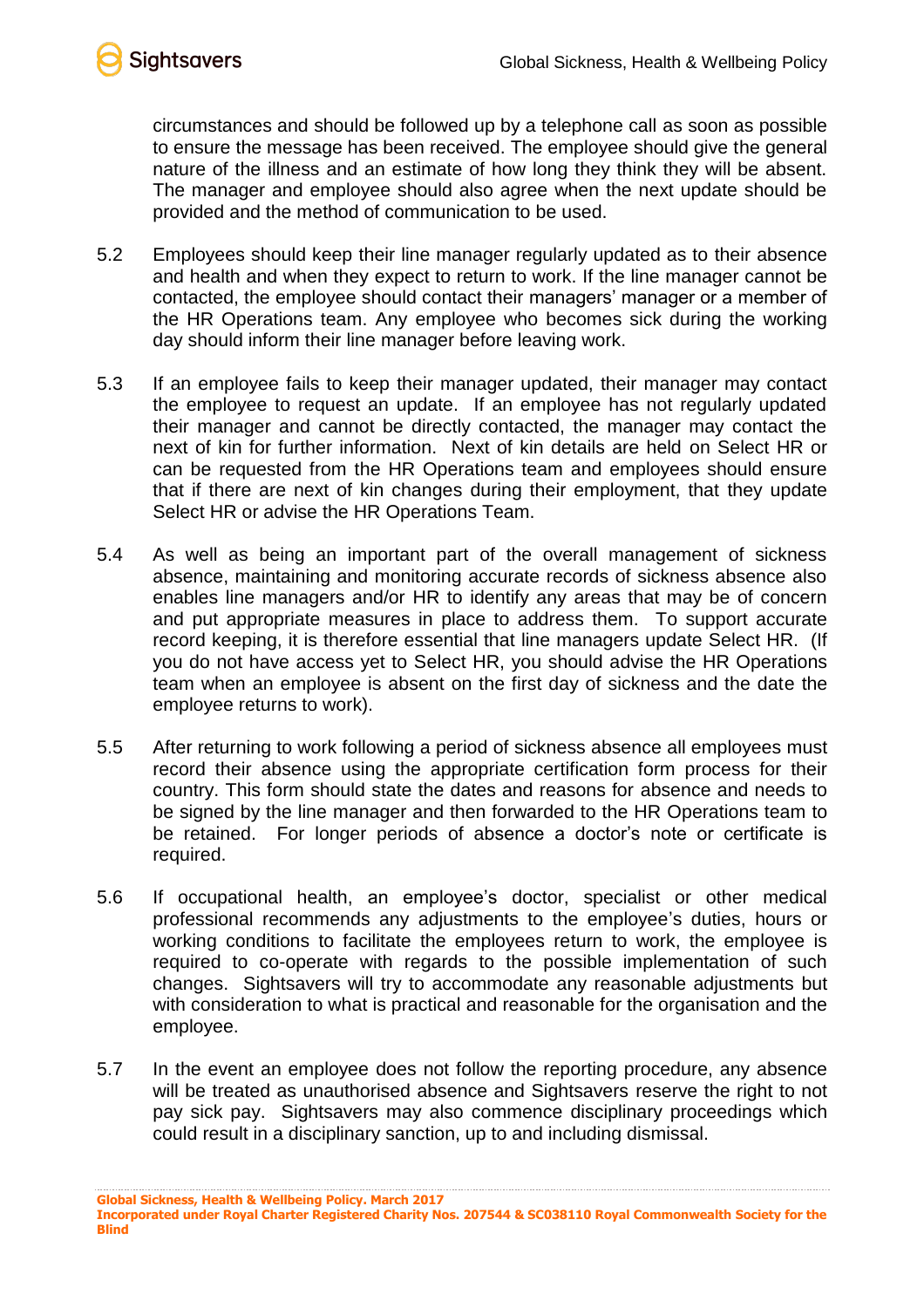

## **6.0 Sick pay entitlements**

For details on sick pay entitlements please refer to the relevant country office staff handbook and individual contracts of employment.

## **7.0 Sickness related to maternity**

- 7.1 For employees that are pregnant and who are absent due to sickness, either pregnancy related or not, they will still be subject to the Global Sickness, Health & Wellbeing Policy. However, they should also refer to the **Global Maternity Policy** and their country specific handbook.
- 7.2 If an UK employee has pregnancy related absence within 4 weeks of the due date then Sightsavers may determine that maternity leave should start immediately. Outside of the UK please refer to the country specific handbook.

## **8.0 Return to work discussion**

8.1 Employees may be required to attend a return to work meeting with their line manager.

When an employee returns to work after a period of sickness absence, the line manager is responsible for ensuring that a return to work discussion takes place on the employee's first day back, or as soon as possible thereafter and no later than one week after the employee's return. The discussion should be handled with sensitivity and discretion. The purpose of the return to work discussion is:

- To ensure the employee has recovered sufficiently to return to work.
- To give the employee an opportunity to express any concerns they may have about returning to work and identify any areas where support might be needed.
- To discuss the employee being referred to either Occupational Health or an independent doctor, where in the judgement of the Sightsavers it seems appropriate.
- To update the employee on any developments during their absence and agree work priorities.
- To ensure the employee has provided the appropriate certification

The line manager is responsible for completing the Return to Work form at Appendix 1 and forwarding a copy the HR Service Desk along with any relevant certification or documentation provided by the employee, pertaining to the absence or health issue.

# **9.0 Occupational Health or Specialist Assessment**

9.1 In order to gain an understanding of any underlying health issues, to facilitate an employee's return to work, establish fitness for work or to make any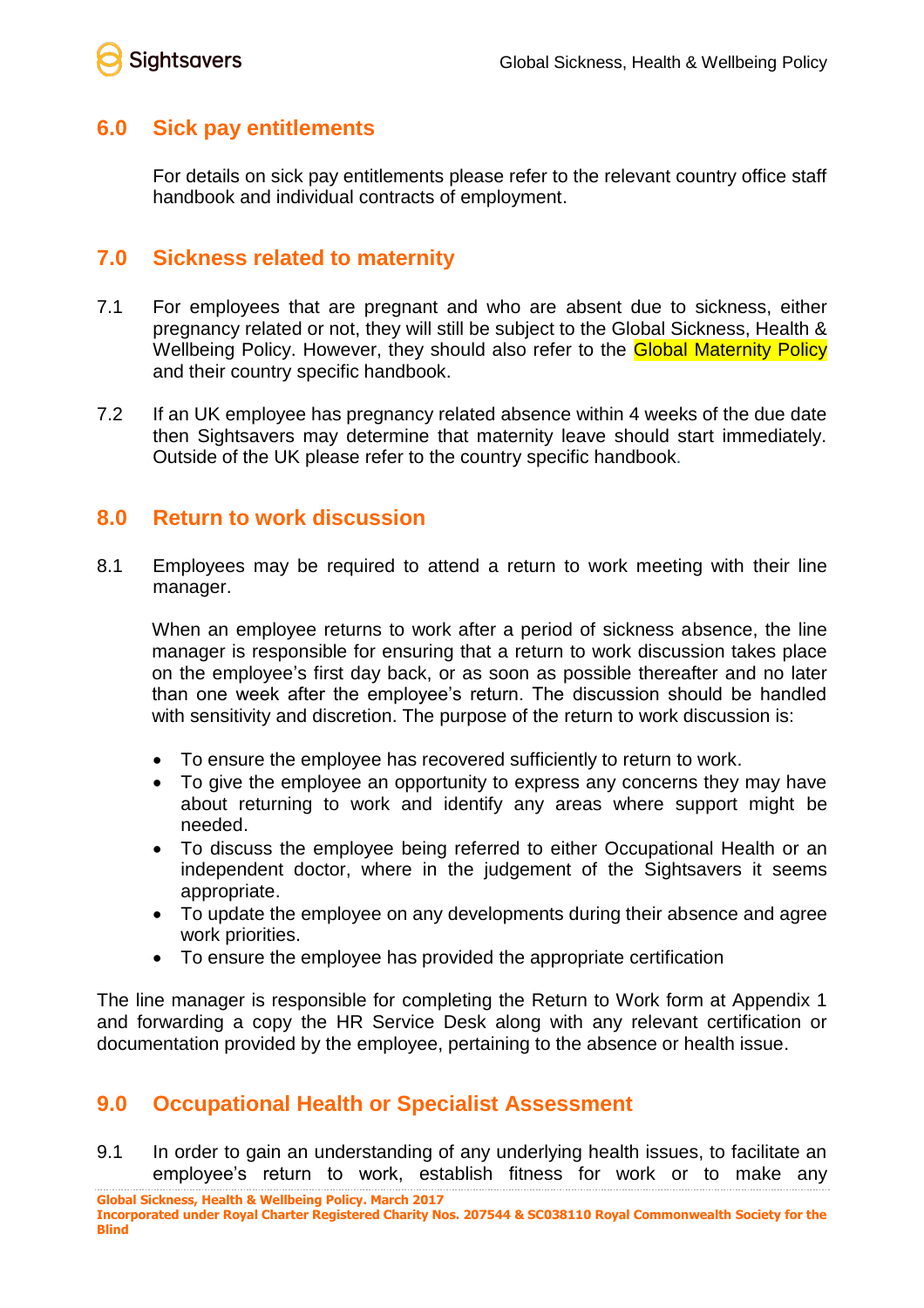

recommendations with regard to reasonable adjustments, Sightsavers may decide to seek health advice from our Occupational Health provider, InterHealth or another doctor or specialist. Sightsavers may require employees to consent to a medical examination by Occupational Health and/or a doctor nominated by Sightsavers for an assessment to be undertaken and a report provided to Sightsavers. Employees may be asked to agree that any report provided in connection with any such examination may be disclosed to Sightsavers and that Sightsavers may discuss the contents of the report with its advisers and the relevant doctor. Depending on the nature of the assessment required, location and mobility of employee, an assessment can be carried out either over the telephone, at InterHealth's offices in London or Kenya, or can be arranged on-site at the Haywards Heath office.

The point at which health advice is obtained may vary and will depend upon individual circumstances. Sightsavers will pay for any costs incurred in seeking advice in relation to recommendations regarding occupational health and ability to undertake work. The report and costs only covers workplace health and advice for the individual and Sightsavers, it does not extend to diagnosis, investigations or treatment.

- 9.2 Once the Occupational Health or doctor's report has been received, Sightsavers will consider whether any further action is required and will normally discuss the report with the employee. There will be a number of options available depending on the circumstances of the case. These may include but are not limited to:
	- The employee remaining on sick leave with an agreed date for a further occupational health assessment.
	- The employee returning to work in the same job, with or without reasonable adjustments and a further occupational health review or specialist assessment, if deemed necessary
	- Considering suitable alternative employment, if available, either in the department or elsewhere in Sightsavers.
	- Cessation of employment with Sightsavers.
- 9.3 If an employee does not give consent to be referred to occupational health or a doctor nominated by Sightsavers, consent for any subsequent occupational health or doctor's report to be released then Sightsavers may be required to make decisions based on limited information.
- 9.4 Referral to Occupational Health and/or a doctor can be requested by Sightsavers at any time. It is not necessary for Sightsavers to wait until a specific level of sickness absence before taking formal action. Each case will be assessed on its own circumstances in terms of the nature of the illness or condition, the likelihood of returning to work, any support that may benefit the employee and the disruption caused to Sightsavers service by the absence.

**Incorporated under Royal Charter Registered Charity Nos. 207544 & SC038110 Royal Commonwealth Society for the Blind**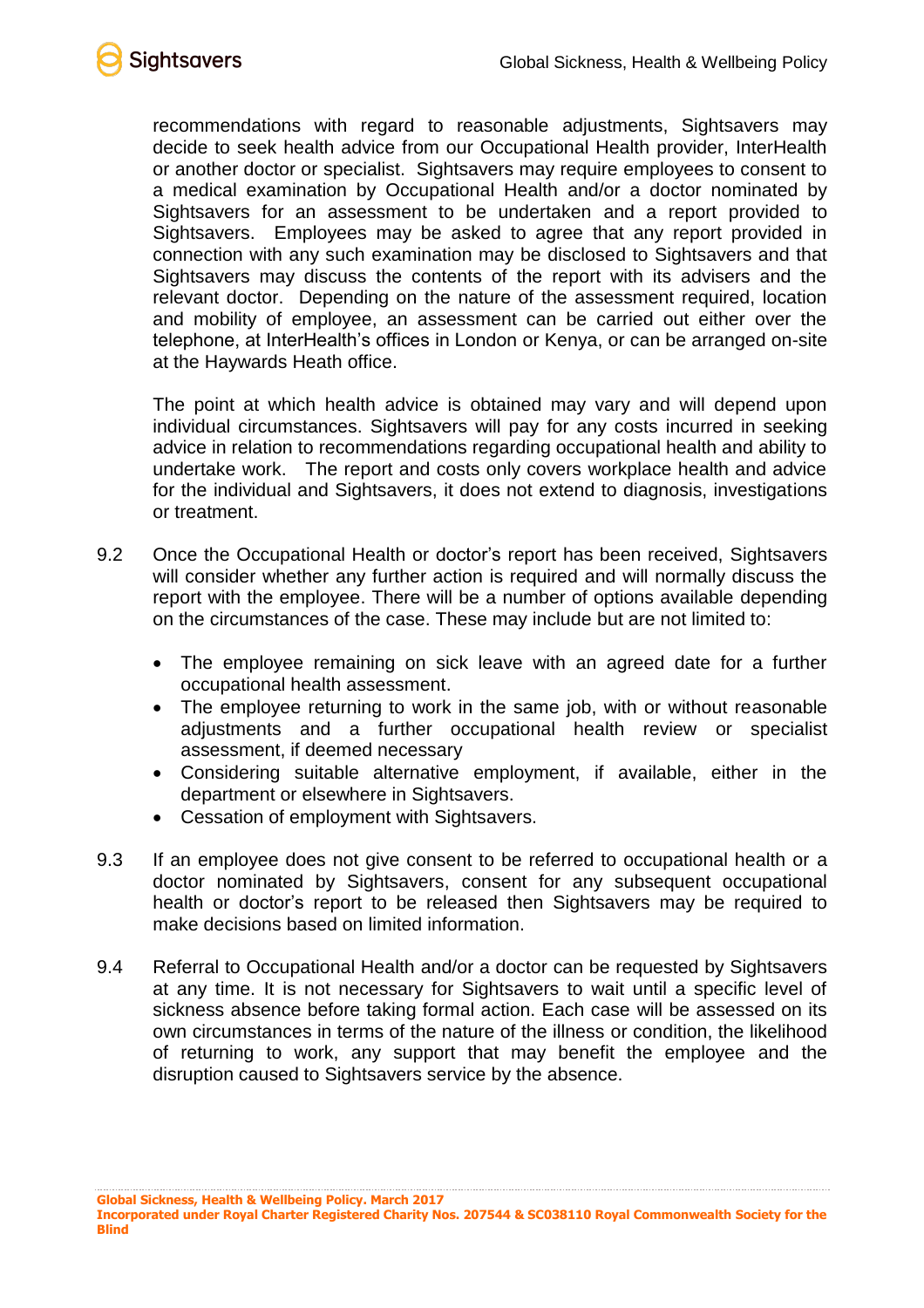**Sightsavers** 

# **10.0 Making reasonable adjustments**

- 10.1 Where occupational health or specialist advice states that an employee is unable to continue with their full duties for health reasons or in order to rehabilitate the employee back into the workplace after a period of ill-health, Sightsavers will consider any reasonable adjustments to the employee's current position or working environment, to enable them to continue working. Reasonable adjustments may include, but are not limited to, considering temporary adjustment to hours worked ('phased return') retraining, redeployment, extra supervision or provision of special equipment. Sightsavers will seek specialist recommendations and advice as appropriate and at Sightsavers discretion.
- 10.2 To establish whether an adjustment is reasonable, factors such as (but not limited to) financial implications, how easy or practical it is to make the change, the impact on delivery of objectives and available resources will be considered. Where appropriate, specific advice should be obtained from HR Business Partners, occupational health or other designated specialist, however ultimately it is a management decision to determine and agree if an adjustment is reasonable.
- 10.3 A managed return to work (or 'phased return') may be advised by occupational health, G.P. or other specialist healthcare professional and Sightsavers will support this wherever practical and reasonable as an effective way to support a return to work, to the mutual benefit of the employee and Sightsavers. Phased returns will be considered on a case by case basis. Whilst undertaking a phased return to work, the hours not worked will be recorded as sickness absence and you will not usually be paid for hours not worked unless you have an outstanding entitlement to enhanced sick pay.

# **11.0 Doctor, dentist, and hospital appointments**

11.1 Sightsavers encourages employees to take responsibility for their own health and employees will be given reasonable time off to attend doctor, dentist and hospital appointments but these should be notified to the line manager in advance, except in the case of an emergency. Wherever possible these appointments should take place either outside working hours or at the beginning or end of the working day, to cause the least disruption to the working day.

Sightsavers reserves the right to request to see appointment cards and/or letters prior to agreeing to an employee taking time off relating to the attendance of such appointments. Failure to comply with this request may result in disciplinary action or the removal of pay.

If you have been referred to Governments 'Fit for Work Service' by your GP, it would be helpful to let Sightsavers know. Please advise your line manager or HR Business Partner.

**Global Sickness, Health & Wellbeing Policy. March 2017**

**Incorporated under Royal Charter Registered Charity Nos. 207544 & SC038110 Royal Commonwealth Society for the Blind**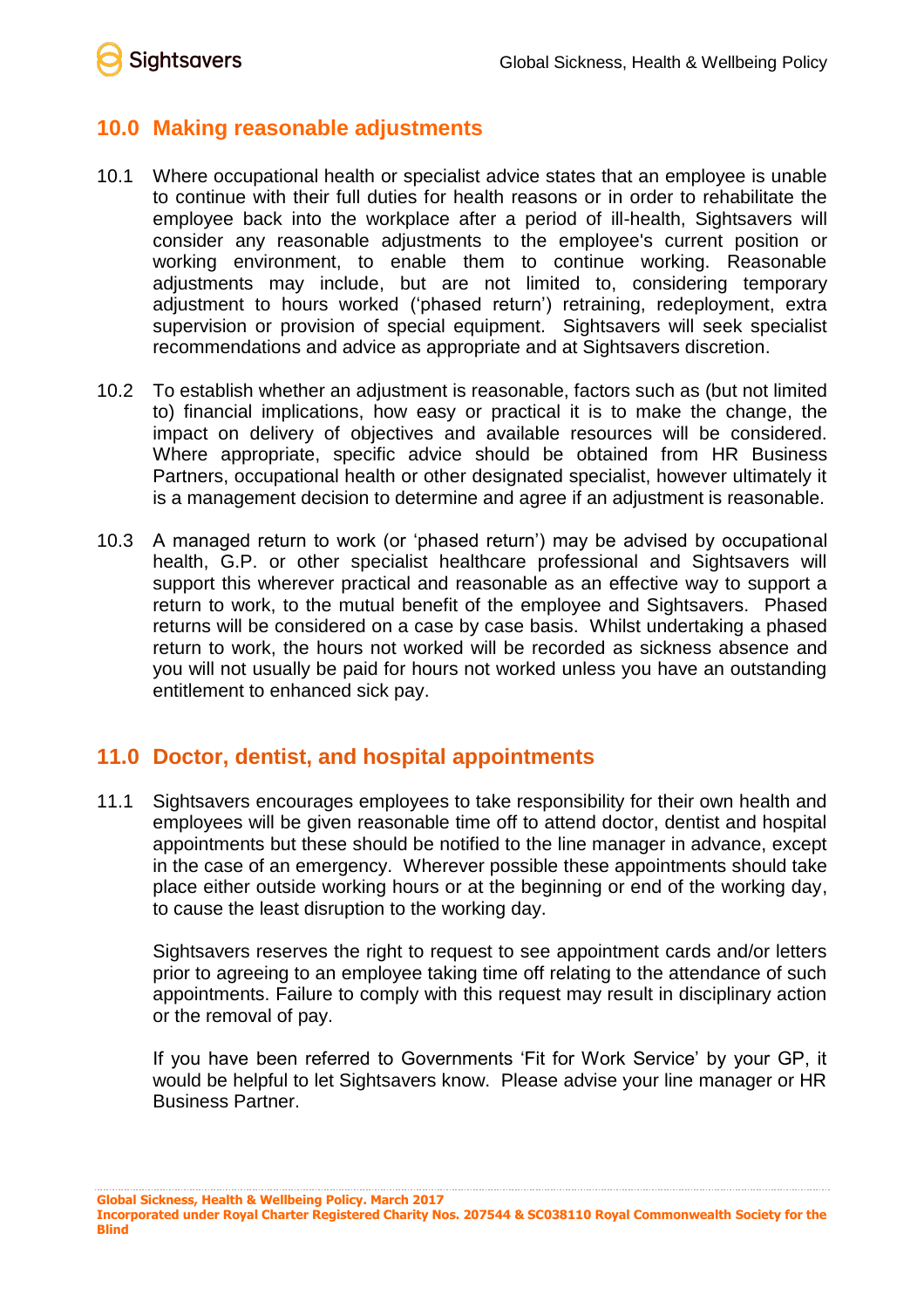

# **12.0 Dealing with short term and/or repeated sickness absence**

12.1 Where levels of sickness absence give cause for concern or reach certain trigger points (see section 4.2), further investigation will take place. All cases will be treated empathetically and in confidence. In many cases informal discussion with the line manager may be sufficient to ensure a return to a normal working pattern.

Where resolution or a return to work has not been possible through an informal route, a more formal approach will be taken in line with the procedures and support outlined within this policy and with reference to the Global Disciplinary Policy as required. Please discuss with your HR Business Partner in the first instance.

# **13.0 Continuing absence**

13.1 Employees who remain on sick leave for long periods may begin to feel isolated and out of touch with the workplace. In such cases, managers are expected to keep in regular contact as far as possible with employees but in a supportive way. This usually takes the form of an occasional telephone call to see how the employee is progressing or where appropriate and practical and with agreement with the employee, considering arranging a home visit. Employees must also keep their manager up to date regarding their absence and the employee continuing to provide doctors certificates to cover the period of absence.

Usually the immediate line manager is best placed to do this. However, this must be undertaken with sensitivity and discretion and without placing the employee under any pressure. In particular, this would not normally include involving them in any work matters. Line managers should, as far as possible, ensure absent employee's workloads are covered and not simply left until their return.

Managers are advised to keep a note of any such discussions undertaken whilst an employee is on sick leave.

For any further advice on contact during periods of continued absence please speak to your HR Business Partner.

# **14.0 Health & Wellbeing Support**

14.1 Occupational Health Advice

If an employee is concerned about their health in relation to work and would like to seek advice or guidance, they should speak with their line manager or HR Business Partner to agree whether a referral to and consultation with occupational health may be appropriate.

14.2 Employee Assistance Programme (EAP)

**Incorporated under Royal Charter Registered Charity Nos. 207544 & SC038110 Royal Commonwealth Society for the Blind**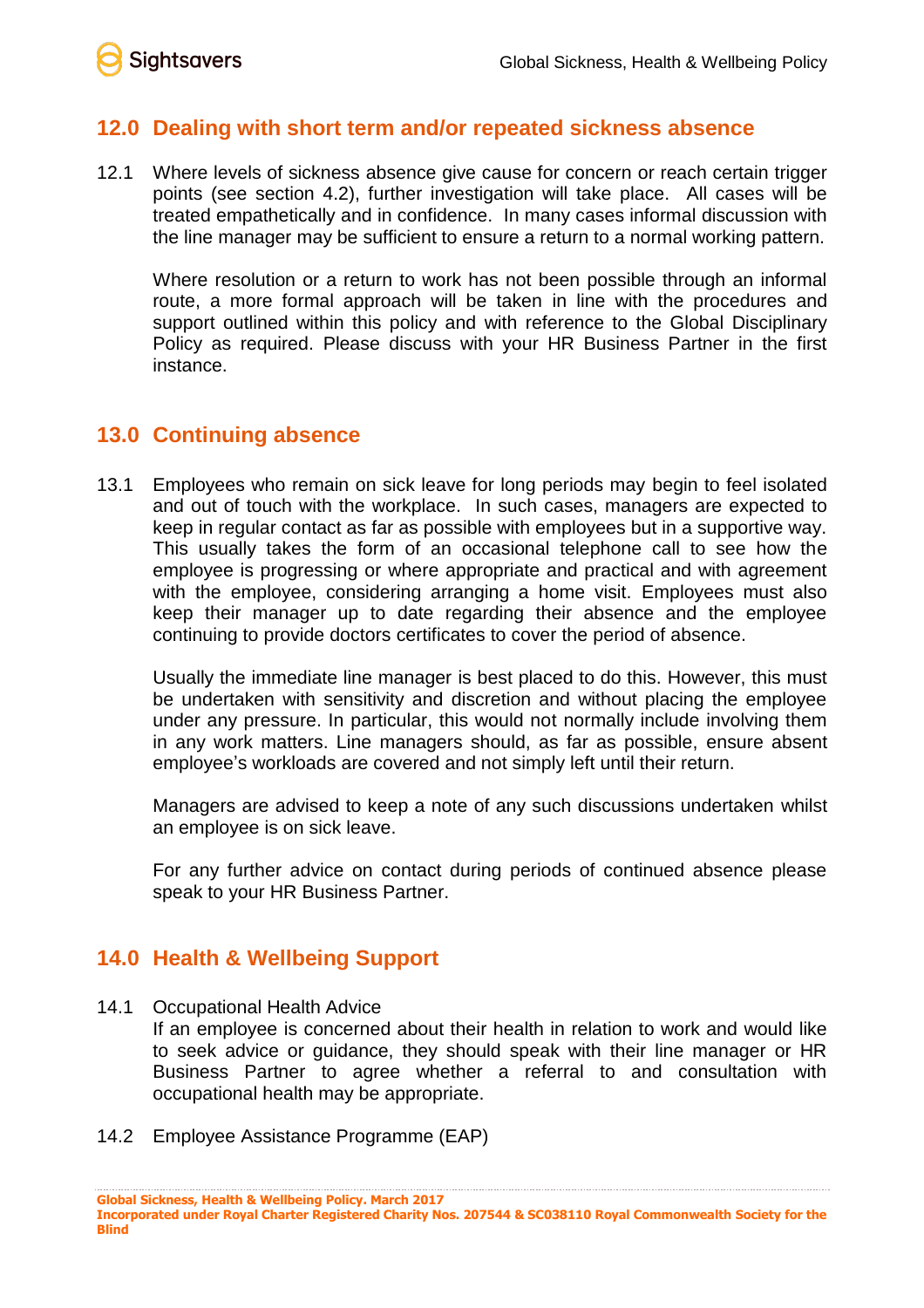

Professional advice and counselling is available to all Sightsavers employees in all locations. The service is provided by Unum Lifeworks and is professional, impartial, independent, confidential and free to all employees, 24 hours a day. They can be contacted on 0800 048 2702. For more information please visit the website: [www.unumlifeworks.co.uk](http://www.unumlifeworks.co.uk/)

14.3 Workstation Assessment

In order to comply with UK Health & Safety requirements, in the UK there is an online workstation assessment tool which demonstrates how an employee should set up their workstation – desk, chair and screen. The short course consists of educational modules, a short quiz and a personal assessment. If you are based in a country office please raise any concerns about your workstation directly with your line manager.

- 14.4 New and Expectant Mothers The UK workstation assessment tool also gives access to an informative module for new and expectant mothers.
- 14.5 Eye Tests

As part of the Health & Safety Display Screen Equipment Regulations 1992, Sightsavers provide support for eye tests. For current scheme details please contact the Corporate Services Team in Haywards Heath.

# **15.0 UK Procedures for the Sickness, Health and Wellbeing Policy**

The following procedures (set out below) apply to **UK employees only**. Staff based in or employed by other international offices should refer to their local terms and conditions or staff handbook for further information.

# **15.1 Entitlement to Sick Pay**

Employees may be entitled to Statutory Sick Pay (SSP) if they satisfy the relevant statutory requirements. Qualifying days for SSP are the employee's normal working days, or as set out in the employee's employment contract. The rate of SSP is set by the government in April each year. No SSP is payable for the first three consecutive days of absence. It starts on the fourth day of absence and may be payable for up to 28 weeks.

Sightsavers runs an enhanced sick pay scheme that exceeds the statutory minimum sick pay. Employees must comply with this policy in all respects and meet the reporting requirements including providing Fit Notes where necessary in order to receive enhanced pay for sickness absence. Payments of enhanced sick pay will be covered for the following periods on a rolling 12-month basis:

Employees are entitled to 10 weeks full pay and 18 weeks half pay in any rolling 12 month period. This entitlement is pro-rata'd for part-time employees based on their normal weekly working hours. This payment is over and above the statutory sick pay entitlement and is therefore inclusive of SSP.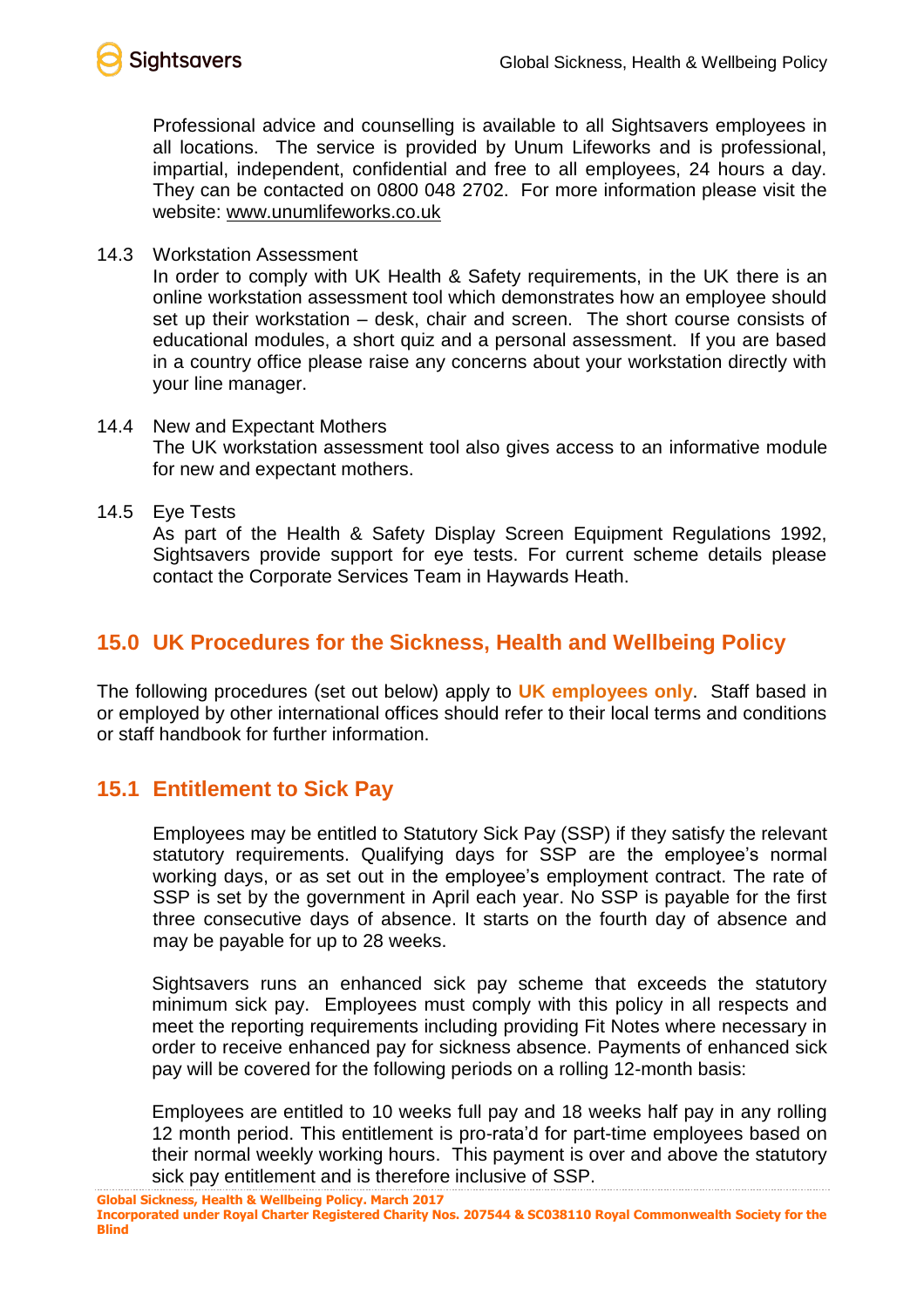

Further payments of enhanced sick pay (if any) are at the entire discretion of Sightsavers.

If a period of sickness absence is or appears to be occasioned by actionable negligence, nuisance or breach of any statutory duty on the part of a third party, in respect of which damages are or may be recoverable, the must immediately notify their manager of that fact and of any claim, compromise, settlement or judgment made or awarded in connection with it and all relevant particulars that Sightsavers we may reasonably require. If Sightsavers requires the employee to do so, the employee must co-operate in any related legal proceedings and refund to Sighstavers that part of any damages or compensation the employee recovers that relates to lost earnings for the period of sickness absence as Sightsavers may reasonably determine, less any costs the employee incurred in connection with the recovery of such damages or compensation, provided that the amount to be refunded to Sightsavers shall not exceed the total amount Sightsavers paid to the employee in respect of the period of sickness absence.

# **15.2 Certification Requirements**

If you are absent due to sickness for less than 7 days, you must confirm the reason to your manager who will in turn ensure that Select HR is updated or that the HR Operations team are notified of the dates and reason so that records can be updated and payroll advised accordingly.

If you are away sick for more than 7 consecutive days (including weekends) you must obtain a certificate from your doctor (a "Statement for Fitness to Work" or 'Fit Note', previously referred to as a 'sick note') from your GP or hospital. Thereafter Fit Notes must be provided as often as required to cover all of the period beyond the first absence. Failure to provide such certificates may result in the organisation ceasing to pay any sick pay including payment of Statutory Sick Pay (SSP).

Sightsavers may require employees to 'self-certify' any absence, by completing, in conjunction with the line manager, the 'Return to Work Discussion and Record' at Section 16 of this policy.

Sightsavers may, at its discretion, require you to provide a Fit Note for absences of less than 7 days; in which case you will be reimbursed for the cost of the Fit Note on production of a receipt if a fee has been charged to obtain the note.

# **15.3 Line Manager Responsibilities**

Managers are responsible for recording all episodes of sickness absence either through Select HR (where available) or by notifying the HR Service Desk of the absence dates and reason. Managers are required to raise any concerns about illness, injury or absences with their HR Business Partner.

**Incorporated under Royal Charter Registered Charity Nos. 207544 & SC038110 Royal Commonwealth Society for the Blind**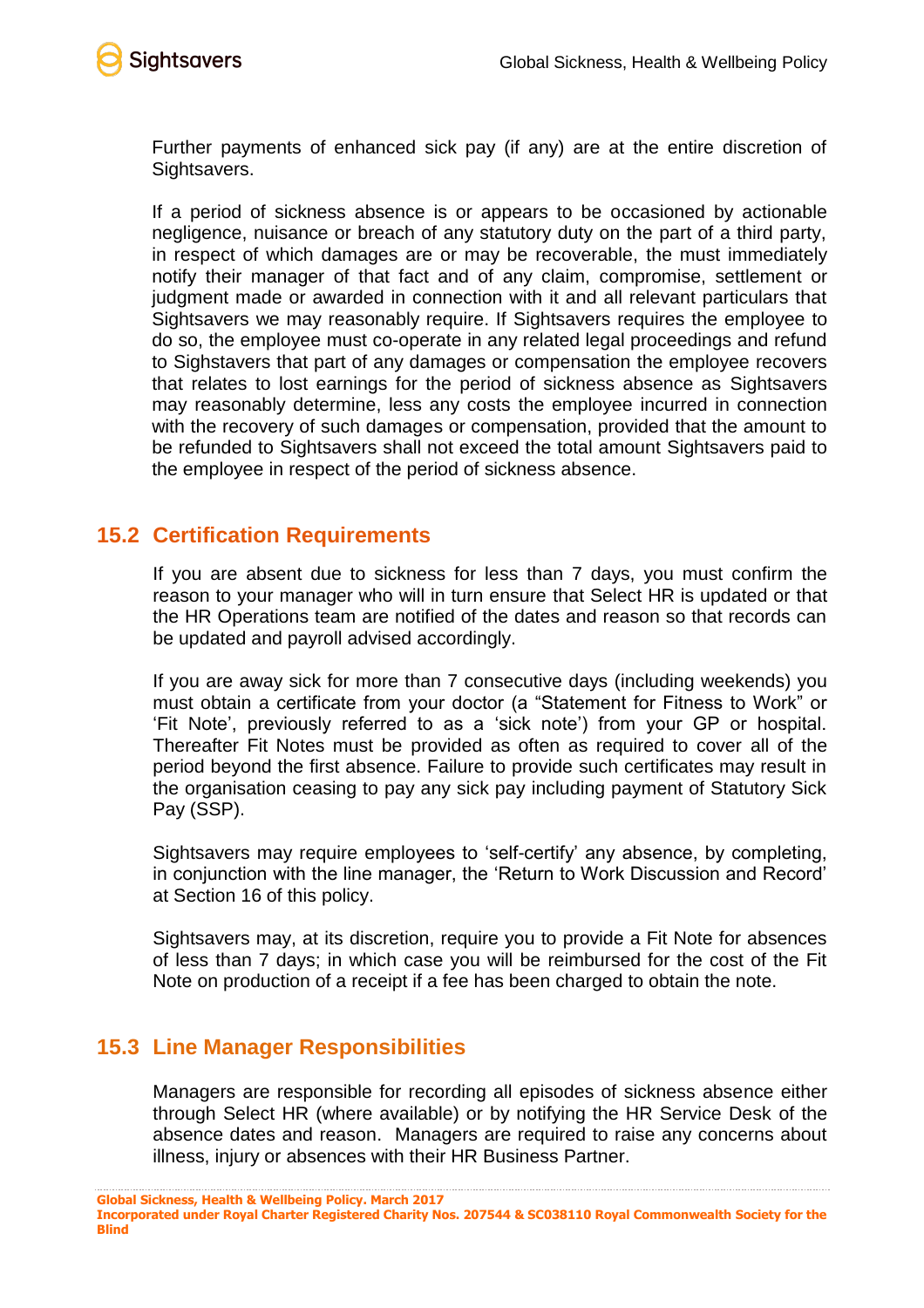

Managers are advised to complete the form at Appendix A (page 12) of this policy 'Return to Work Discussion and Record' when an employee returns to work following an absence. Part A is to be completed by the employee and should be discussed with the Manager who will then complete Part B.

#### **15.5 Sickness absence and pregnant employees**

Pregnant employees are subject to the Sickness, Health and Wellbeing Policy and Procedures if they are absent during their pregnancy. However, if a pregnant employee is absent due to a pregnancy related illness after the fourth week before their expected week of confinement (EWC), they will not be paid sick pay but instead will automatically move onto maternity leave and receive maternity pay if applicable. Please refer to the **Global Maternity Policy and Procedures**.

# **15.6 Sickness during annual leave**

If an employee becomes ill during a period of booked holiday, they can potentially treat the period as sick leave and reclaim the holiday if:

- they notify their manager of their incapacity immediately; and
- they provide written confirmation or certification is submitted from the employees' doctor confirming the period of sickness.

Employees will continue to accrue their annual leave entitlement when off work due to ill health; consideration may be given to employees using holiday, if during longer term sickness absence they exhaust entitlement to sick pay.

Employees are deemed to have taken their statutory entitlement to holiday under regulation 13(1) of the Working Time Regulations 1998 (WTR) first when taking holiday in a holiday year. Additional holiday entitlement under regulation 13(a) of the WTR and any additional contractual holiday entitlement are taken thereafter.

If an employee's period of sick leave extends into the next holiday year, or if there is not enough time left in the current holiday year to make it practicable for the employee to take their remaining holiday entitlement, they may carry unused holiday entitlement over to the following holiday year. Carry-over is limited to four weeks' holiday per year less any leave taken during the holiday year that has just ended. Any such carried over holiday which is not taken within 18 months of the end of the relevant holiday year (whether or not the employee has returned to work) will be lost.

**Global Sickness, Health & Wellbeing Policy. March 2017 Incorporated under Royal Charter Registered Charity Nos. 207544 & SC038110 Royal Commonwealth Society for the Blind**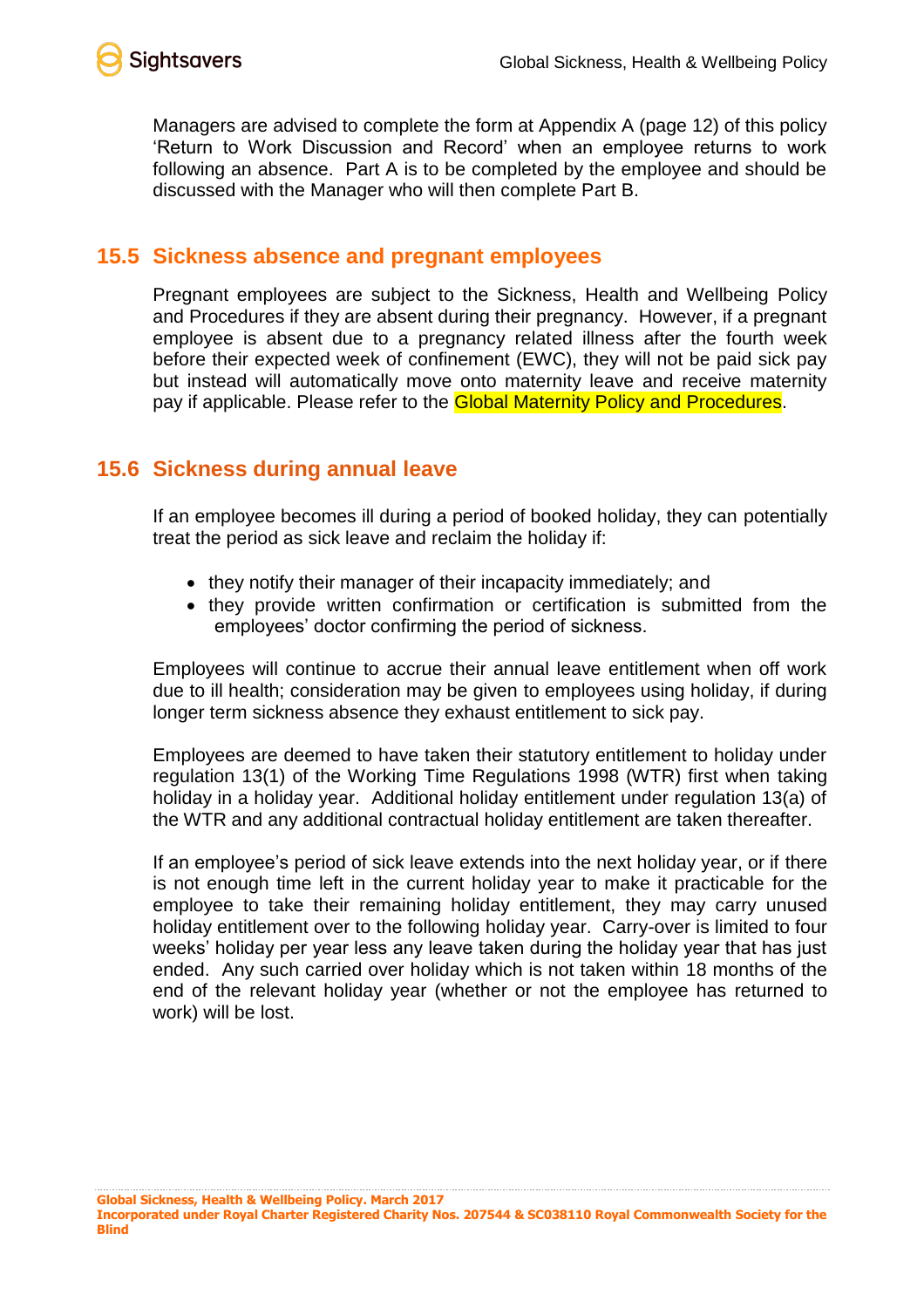# **Sightsavers**

# **16. Return to Work Discussion and Record**

#### **Confidential - Return to work following sickness absence**

# **Part A: To be completed by employee** First date of absence: Return date from absence: Reason for absence: Are you 'self-certificating' your absence? (no Doctors certificate)  $\Box$  Yes  $\Box$  No Do you have a Doctors certificate or 'fit note' to cover the absence?  $\Box$  Yes  $\Box$  No If Doctors 'fit note' please confirm details of any adjustments or considerations: Was the absence brought on or aggravated by work?  $\square$  Yes  $\square$  No If yes, please provide further information: Do you need any adjustments in the workplace to support your return to work?  $\Box$ Yes  $\Box$ No If yes, please provide further information:

I confirm that the above information is correct and that I am fit and well to return to work

| Signed:  | Date: |
|----------|-------|
| $\sim$ . |       |

**Please print name: \_\_\_\_\_\_\_\_\_\_\_\_\_\_\_\_\_\_\_\_\_\_\_\_\_\_\_\_\_\_\_\_\_\_\_**

(Employee)